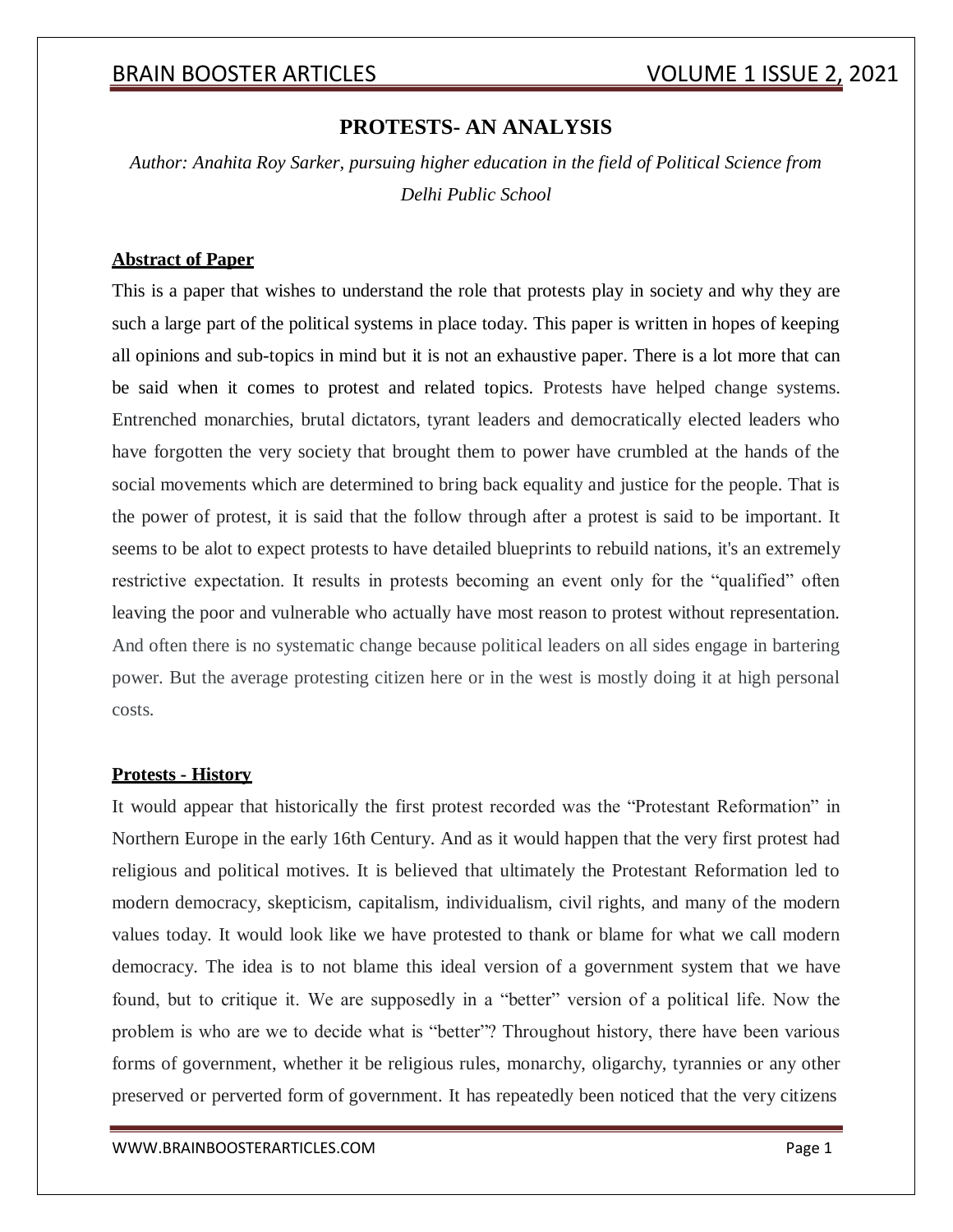these governments are supposed to represent and care for go under represented and are mistreated. Most individuals are in favour of ruling parties as it serves their interests. When it ceases to serve their interests they protest and dissent and try to mobilize other contestants who serve their interests better.

## **Herd Behaviour Being a Massive Reason for Mass Protests?**

To begin with, it's important to define what exactly is Herd Behaviour. By definition, it is when people make decisions based on what others are doing despite their personal information suggesting differently. Choices as personal as whether to have a child or not, as discussed in 'Cultural & Economic Approach to fertility : Proper Marriage or Mersalliance?' by Robert A Pollak and Susan Cotts Watkins ; They talked about how whether one chooses to have a child can be heavily affected by others in the same area. Or, choices as political as who to vote for, as discussed by Cukierman in 1989, who says that Voters are likely to vote in the direction that the opinion polls suggest will win.

What is to be said is that this very idea that sways people's personal opinion and research isn't at play at the very mass level of protests. Protests are based on public opinions ( either to bring to light a problem, or to change a public opinion). Such a movement should and does feed on herd behaviour. Protests don't exist because of herd behaviour, rather herd behaviour mobilises protests into a more powerful version of itself. The people join in on protests, with even an ounce of belief, simply because it's what the majority is doing.

But this does not disregard protests. Protests don't exist because people want to avoid negative externality, it exists due to a believed problem that is being followed in the institution, they expand due to people wanting to do what the majority does; and it sometimes sways personal belief, but mostly just strengthens it. People do it not just to avoid loss but also because of certain beliefs they may have about what is fair and just. But protests have to start with some individuals who provide behavioural priors that are picked up by others. These individuals are not following the herd as they are saying fundamental things that are necessarily against the status quo. It is unknown to us the exact function and role that herd behaviour plays in protests, but it can very well be concluded that herd behaviour isn't the primary reason for the existence of protests.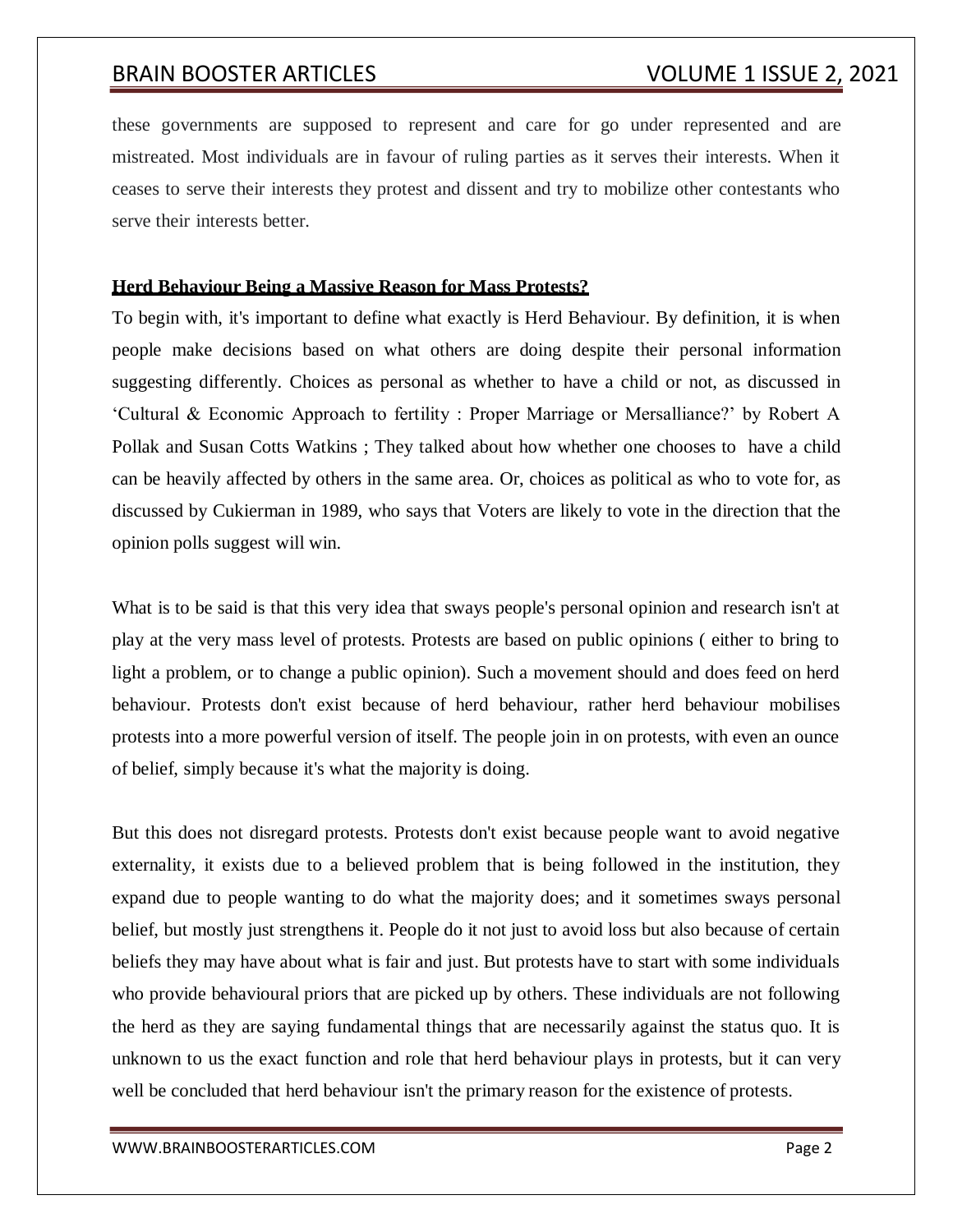Protest can and very well exist whether humanity follows a herd or not, but the extent at which the protest exists is dependent on herd behaviour.t is simply a catalyst for a large protest, not the primary source of it.

## **Role of cult of personality and God complex in Political Leaders?**

A cult of personality, arises when a country's regime – or, more rarely, an individual – uses the techniques of mass media, propaganda, the big lie, spectacle, the arts, patriotism, and government-organized demonstrations and rallies to create an idealized, heroic, image of a leader, often through unquestioning flattery and praise. A cult of personality is similar to apotheosis, except that it is established by modern social engineering techniques, usually by the state or the party in one-party states and dominant-party states. It is often seen in totalitarian or authoritarian countries.

Cult of personality was first noticed under Lenin, Mussolini and Hitler along with a few other leaders from Spain and Portugal, all of these were in 1919-1926. Stalin is the next era 1927-1928 onwards and spread more efficiently the authoritarianism of the bolsheviks with more efficiency. Stalin has later taken on the role as one of the most famous leaders who embodied the 'Cult of Personality' ideals. Stalin and the people of the soviet union's mass belief in his sayings and ideals, are evident through videos and news reports of the crowd's undying cheering after a speech. It is said that the people in the crowd were scared to stop clapping and therefore would clap for stretches leading up to 5 minutes, where everyone was scared to be the first one to stop.

This extreme dedication from the public may have been the start but it wasn't nearly the end; after which leaders from all over the world, some typical, some even democractic, have used cult of personality as the basis for their form of leadership. Some use fear, while others choose to become synonymous with some opinion of great public belief like religion. Democracy has not been dismantled, simply skirted by people's undying support and unknown lack of choice.

Take for example a hypothetical leader who has chosen religion as their path to connect with their following, in this case the voting body. Choosing religion can appear to have a very unique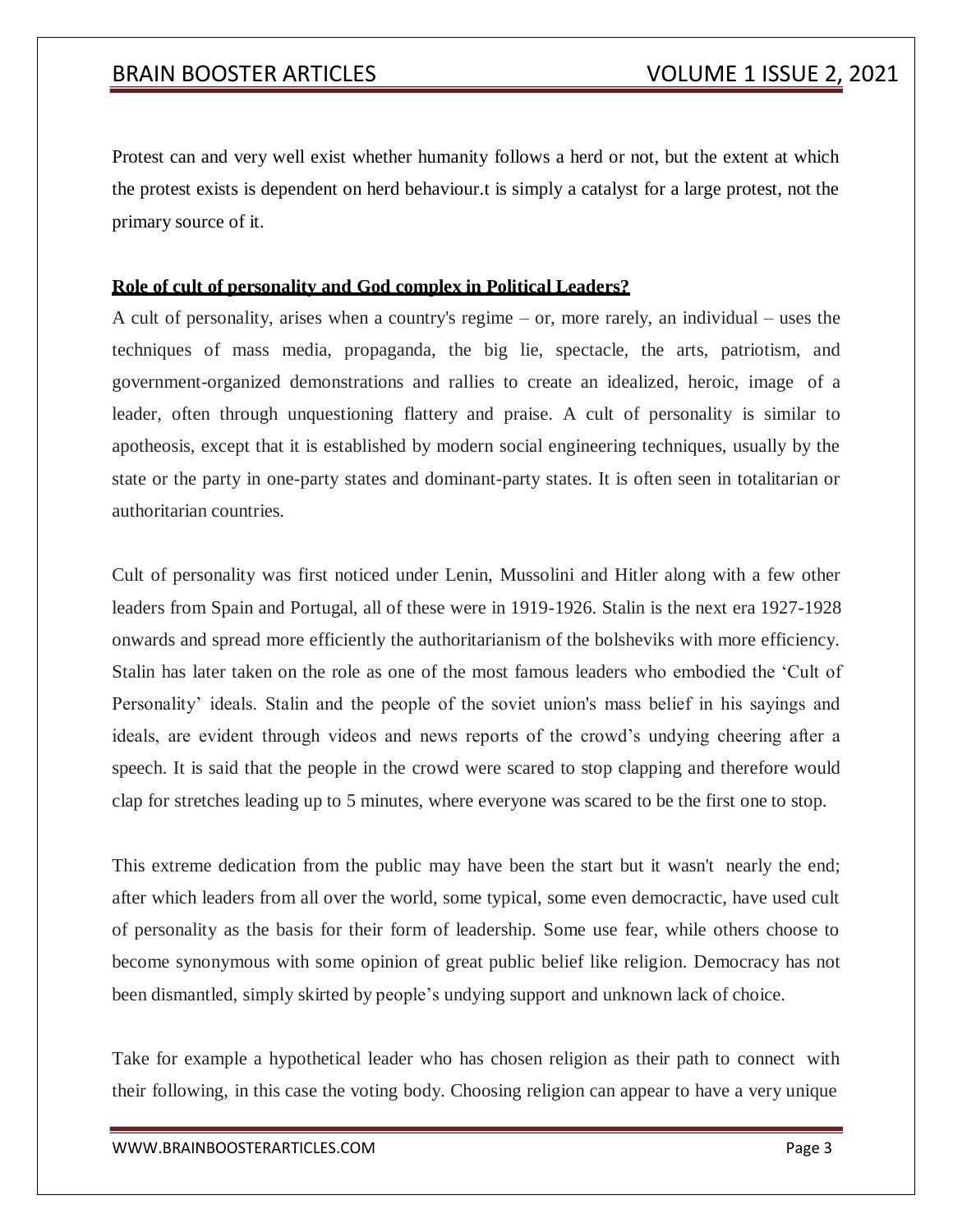effect as not only does it play as a method of gaining a cult-like following already present in religious communities but is also by correlation puts the leader in a place of god likeness. This is a very obvious example of a hypothetical leader taking on a 'god complex.' This situation can very easily happen even in a democratic nation, religion is very commonly used as a part of deomcratic political campaigns.

When cult of personality in political leaders is talked about it is generally, even definition wise said to be a very authoritarian extremist leadership measure, but I think that's because when people think of cult of personality they think of Stalin and Hilter or Kim Jong-un, because that is what it has always been represented as, but if you look deeper into any political leaders who has a mass following, when a mass following is mentioned popular vote isn't implied but rather a genuine following, one might say a cult following, a mass following may also lead to a cult like following. You can see that leaders have clear signs of cult of personality, it plays a massive role in democracy yet people just assume that cult of personality means autocratic rulers, and it can be said that a large part of that is because individuals don't want to consider themselves a "cult follower."

Cult of personality in leaders tend to elicit very strong opinions from the citizen body. Some follow the leaders in a cult like trance while others take on the role of the opposition with equitable extremism. This breeds an ideal ground for protests.

## **The internet's role during protests / to ignite protests?**

The internet has played a massive role not only in online demonstrations, but in physical protests as well. The internet plays its role as a catalyst between multiple like- minded parties. This helps to gather a following like no other when it comes to large scale protests. The internet helps mobilize political demonstrations, as seen in the Arab Spring, the Taiwan Sunflower Movement, and the ongoing Hong Kong protests.

These protests span across provinces, cities, states and even countries. So the internet has sped up the protesting process, it has sped up the rate at which the protest can formulate and communicate. Protest leaders from the oppositions don't need to find secret channels of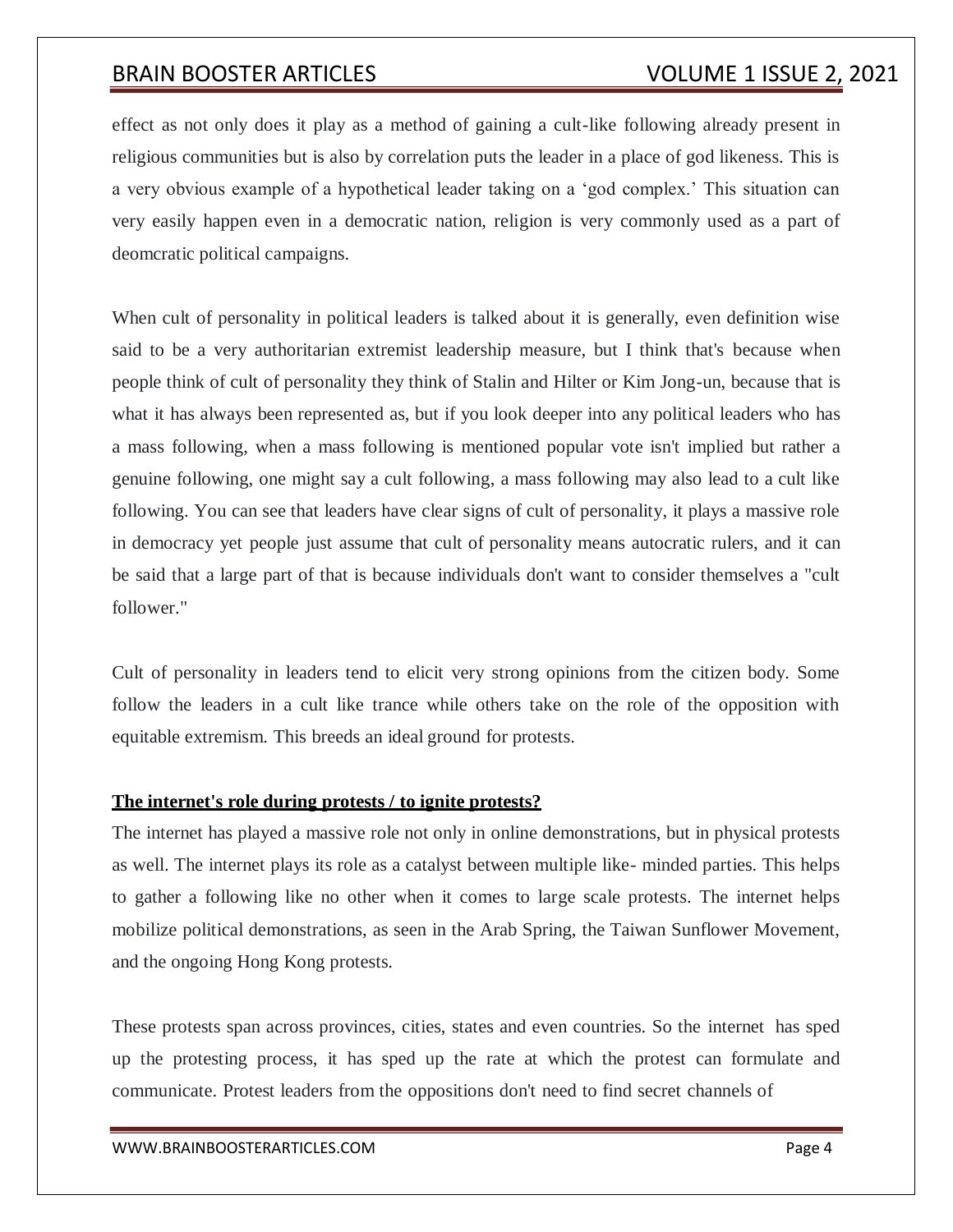protected communication, they can simply DM ( direct message ) each other on twitter and work with a similar level of privacy and authority.

Protest leaders played a much larger role when protest did not originate electronically; the leaders had a tangible role to play, that was necessary at that time and was mentally and physically straining. Now we need a faceless viral post, and a swarm of very real people are activated in a change of protest that matters in theory. The only problem is the protest as much as they are valuable, these protests are not thought out and lack an institution to fall back on, once the institution they are protesting actually falls.

## Take the Arab Spring for example

A massive Inter-country protest was ignited, many dictators fell and many corrupt governments dismantled, political prisoners were released and criminals were arrested, some women gained the right to vote while others voted for the first time. But the problem was they didn't think enough about what would be next after the protest was over, and hence no institution took the fallen corrupt leader's place. Therefore, people who have lived under the rule of dictators for decades now find themselves in unfamiliar territory and are looking for leadership. Leadership, that they dont have and had no time to establish due to the internet's ability to instigate large scale protests in no time.

## **Censorship: a solution or the problem in itself**

The title could appear extremely misleading about my actual opinion. I don't think this topic even requires a deeper explanation, but in brief, censorship is not a solution, as it deprives people from being able to raise a problem in the first place. Though the internet may be a little too fast paced and may give people an ability to skirt accountability, it is still a very important platform for expression and public opinion. The internet, with all its flaws, is dotted with many positives, free speech being one of the most important of them, and uncensored information and thoughts is just about the biggest of these boons.

Let us now look at a study conducted in China, a country known for its extreme internet censorship. This Study was called Implicit and Explicit Control: Modeling the Effect of Internet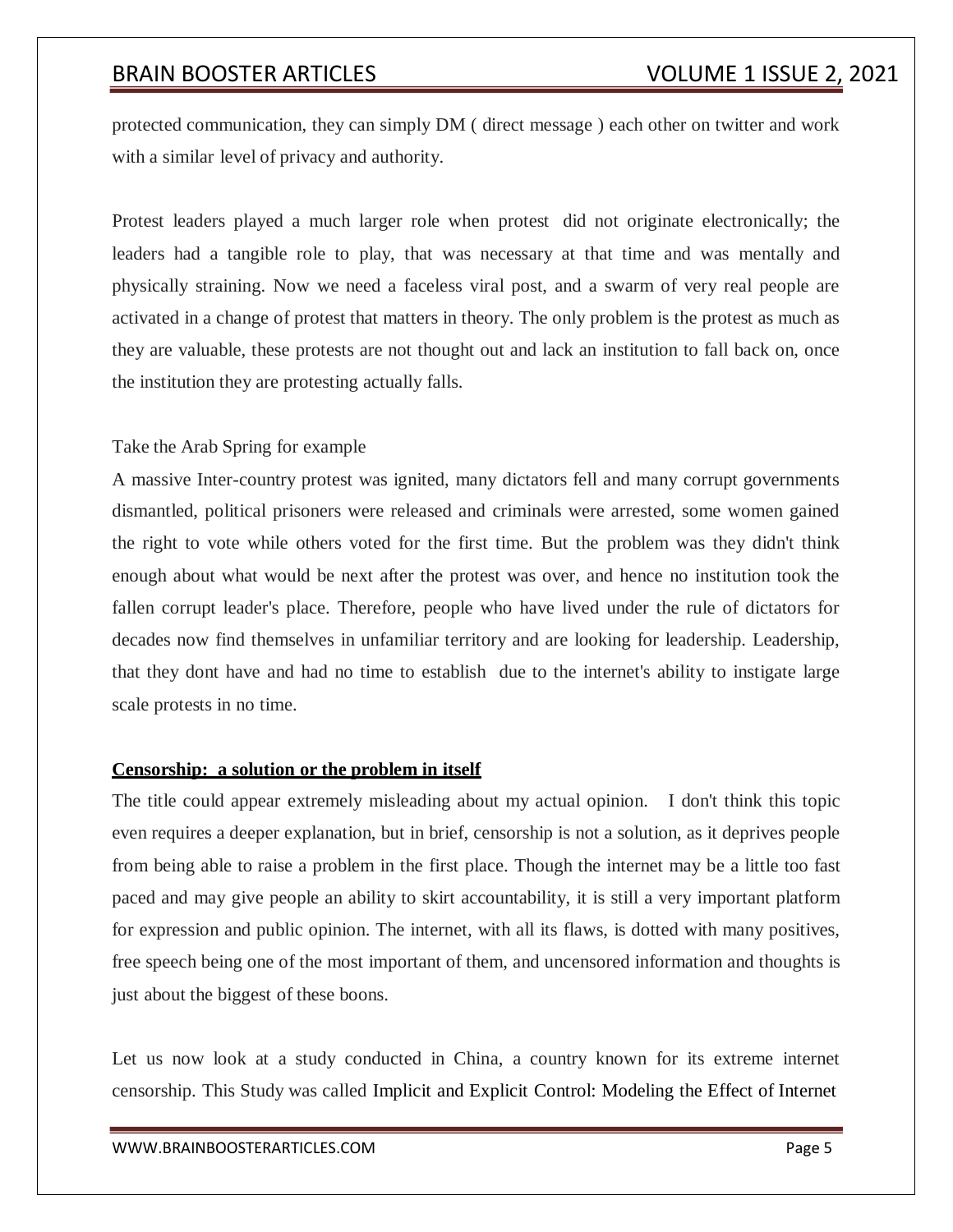Censorship on Political Protest in Chinaby Jiayin Lu and Yupei Zhao. They concluded that awareness of internet laws is positively correlated to political expression and the more the students ( participants of the study ) view the censorship laws as a threat, the more they are unlikely to engage in political expression. Students who know less about the details of the chinese internet censorship laws psychologically perceive the laws as more threatening and are therefore more likely to try and protest the law. And finally, Lu and Zhao conclude that students' degree of involvement in political expression positively affects their awareness of internet censorship laws and negatively affects their perceptions of them.

Threat of censorship may very well keep most of a country's population in check. It doesn't stop protest and it is very definitely not the solution in any manner to a healthy socially and politically free and fair nation. Here is a key instance of censorship in China failing to curb protest, specifically the #metoo movement, which happened majorly online, which is a curious case where active and evolving censorship laws did not work - China's long standing one child policy is now being reverted by the Chinese Communist Party (CCP), as they fear that having one of the lowest birth rates may negatively affect their efforts to stimulate the economy. The CCP is now actively promoting that women have more than one child, despite the CCPs egalitarian principles, women are constantly told what to do with their bodies.

Now for the start of the #metoo movement in China, Lou Xixi was the first to speak up and her post had a massive reach of being viewed 5 million times, which kick started the movement. China's #metoo movement, led by college students, was the first coordinated student campaigns since Tiananmen Square. The censors were quite willing to take down all posts that had the hashtag or displayed similar sentiments. This is when the Chinese women started to use chinese words that sounded similar to metoo such as the word rice in chinese  $(\mathcal{H} - M\mathbf{i})$  paired with the word bunny in chinese  $($ 兔 - tù). They even rotated the text and used blockchain to try and work against the censors.

It is also important to note that China has little to no laws against sexual harassment, while sexual harassment is rampant nationwide. Statistics show that 50% of female commuters have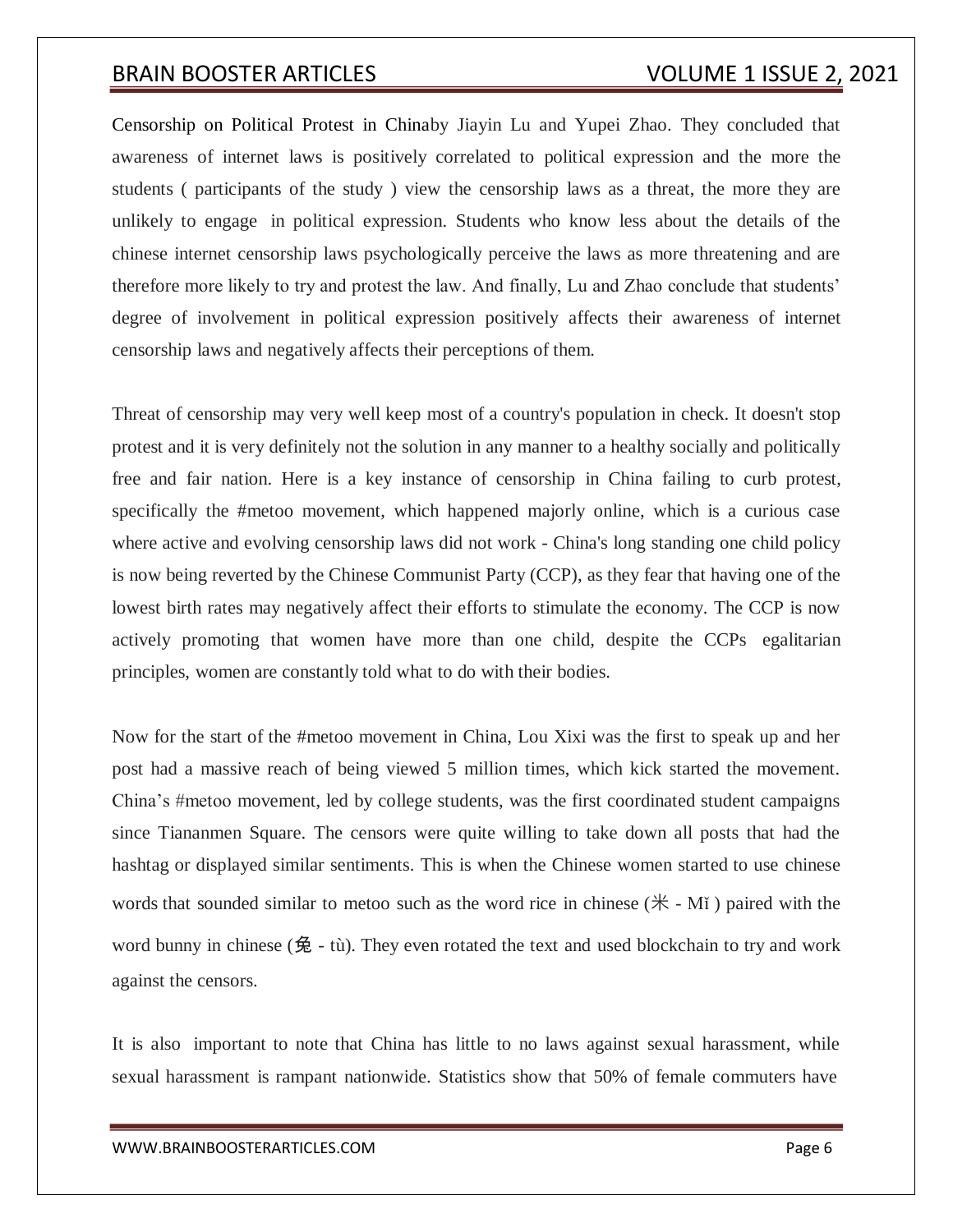faced harassment with little to no reports being made to the authority. Also any forces that originated in China were shunned through family pressure. If they were able to move themselves outside China and continue the protest, they were turned as western hostile forces. This clearly shows the importance of these protests in China and the detriment that censorship poses in such situations. This is not to undermine the Metoo movement in the west, as it has been a problem even in the US, the cradle of feminism with supposedly the most empowerment given on paper to women. If anything the level of authoritarianism that is seen in China and Japan and other socialist type environments, sexism and misogyny may not be that different from in the nonsocialist west. I think this reflects a little bit of the bias in the mainly english litt that we consume coming out of europe and the US

## **Governmental policing and excessive force during protests**

The New York Police Department used excessive force during the wave of protests across the city against police brutality and racism, according to a report published by New York City's Department of Investigation. Mayor Bill de Blasio asked for the investigation in May 2020 ,as social media became deluged with cellphone videos showing police officers dowsing protesters, attacking elected officials and journalists with chemical irritants, shoving and hitting them while they struggled on the ground, and in one instance, driving police vehicles into them. The report said the NYPD's response was excessive in part because most police officers involved had not received "relevant training" in policing protests.

The daily New York City protests were a prominent part, of what quickly became a nationwide and international movement, prompted in part, by anger over George Floyd, a Black man killed by a white Minneapolis police officer, and that over Breonna Taylor, a Black woman killed in her Louisville home by white police officers during a botched raid. The report concluded that the city's unusual system of three distinct, sometimes overlapping agencies, conducting oversight of the police department had caused the problems. It recommended that the city create a single independent police oversight agency.

Police Commissioner Dermot Shea in a statement called the summer a "difficult period" and thanked the Department of Investigation for "20 logical and thoughtful recommendations that I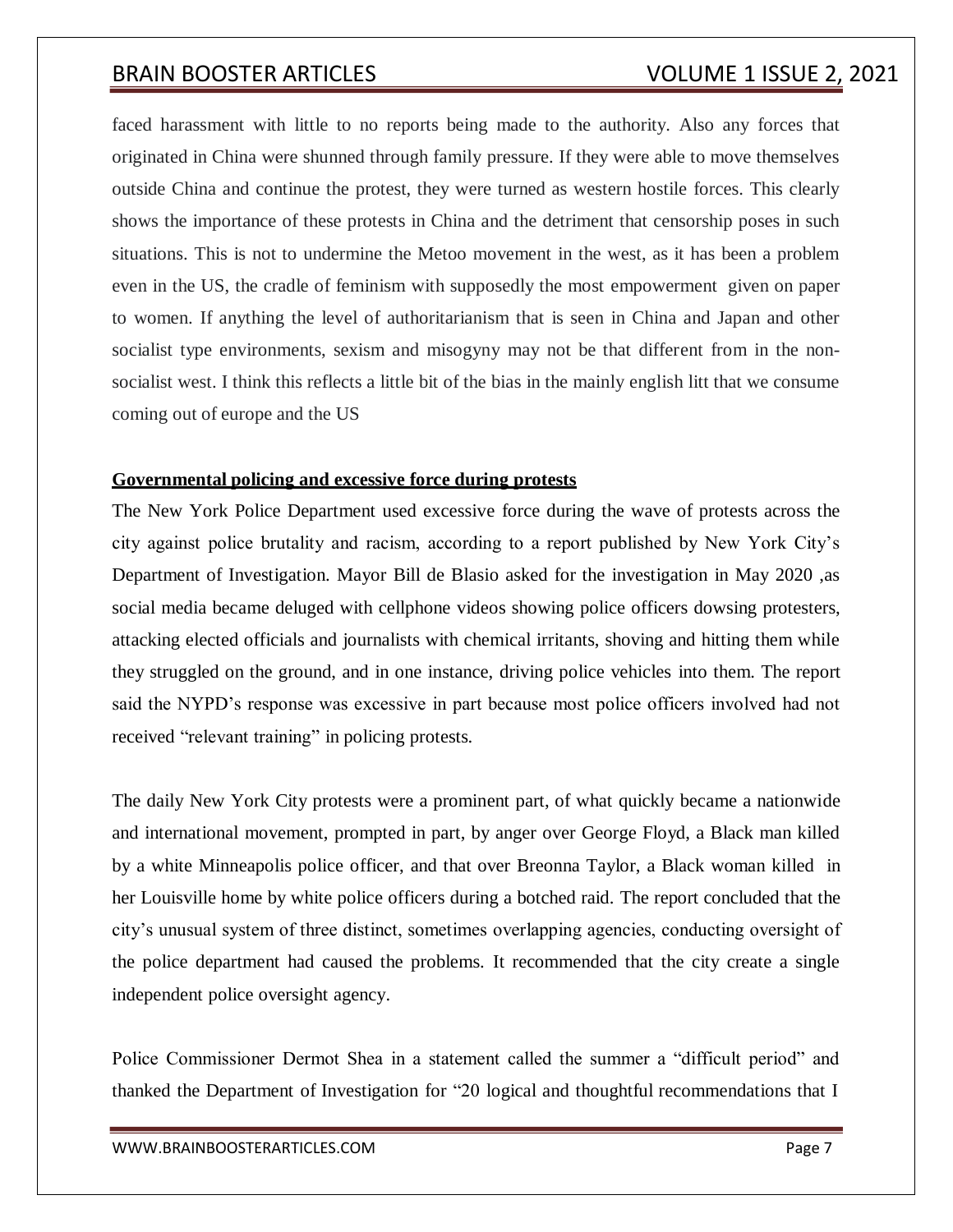intend to incorporate into our future policy and training." This blatant disregard for protestors and citizens with no accountability on the part of the police officers, for those who were protesting the very issues they were ignoring at that time, paired with the courts/ system suggestions instead of tangible punishments, proves that the system feeds the issue. This excessive policing shows the very reason for the protest in full force. It very much represented what can be termed as a self fulfilling prophecy. The police force of a nation that is allowed to protest peacefully were harmed for protesting peacefully, and "inadequate training" is supposed to be a valid reason. Protesting is fundamental to a democractic government system, without protest the new form of a democratic system cannot represent the people and therefore protests are legal and 'allowed', yet a protest, even if peaceful in nature, is pushed down and constantly minimised to silence the crowd, the very crowd the government is supposed to represent.

### **Citizen's growing aggression during protests**

When a protest is asked to be 'civil' and 'peaceful' and to respect the democratic system, the pristine images of historic protest figure heads are called on, figure heads that supposedly pioneered the civil war to civil disobedience. While leaders like Mahatma Gandhi and Martin Luther King are very definitely the figurehead of peaceful protests leading to big change and they might be considered the ideal now, but it has to be mentioned that during their time they were still arrested, they were not respected for their peaceful ways, they were reprimanded and accused of inciting violence. Civil disobedience in India, as taught by the history text books, was a "failed protest" according to Gandhi, as it ended in violence, something he was strongly against. So we cannot question Gandhi's intentions and undeniable affinity of his nonviolent approach, but what we can question is, if in the middle of an oppressive regime was his non violence rewarded? Was his nonviolent approach to protests and disobedience appreciated by the regime ? The answer to this is an obvious no. Gandhi was still considered enemy number one, he was still considered a criminal, as was Martin Luther King in his time. These are the leaders the protesters are supposed to look up, the individuals who represent the moral gold standard of protests, the ones who so strongly stood for non-violent action even in the face of extreme intimidation, but it is forgotten that in their time they were said to have the same issues that protesters are told they have today. It can be said that they paved the system in which we can use their way of protest and their way alone to protest. But Martin Luther King was arrested for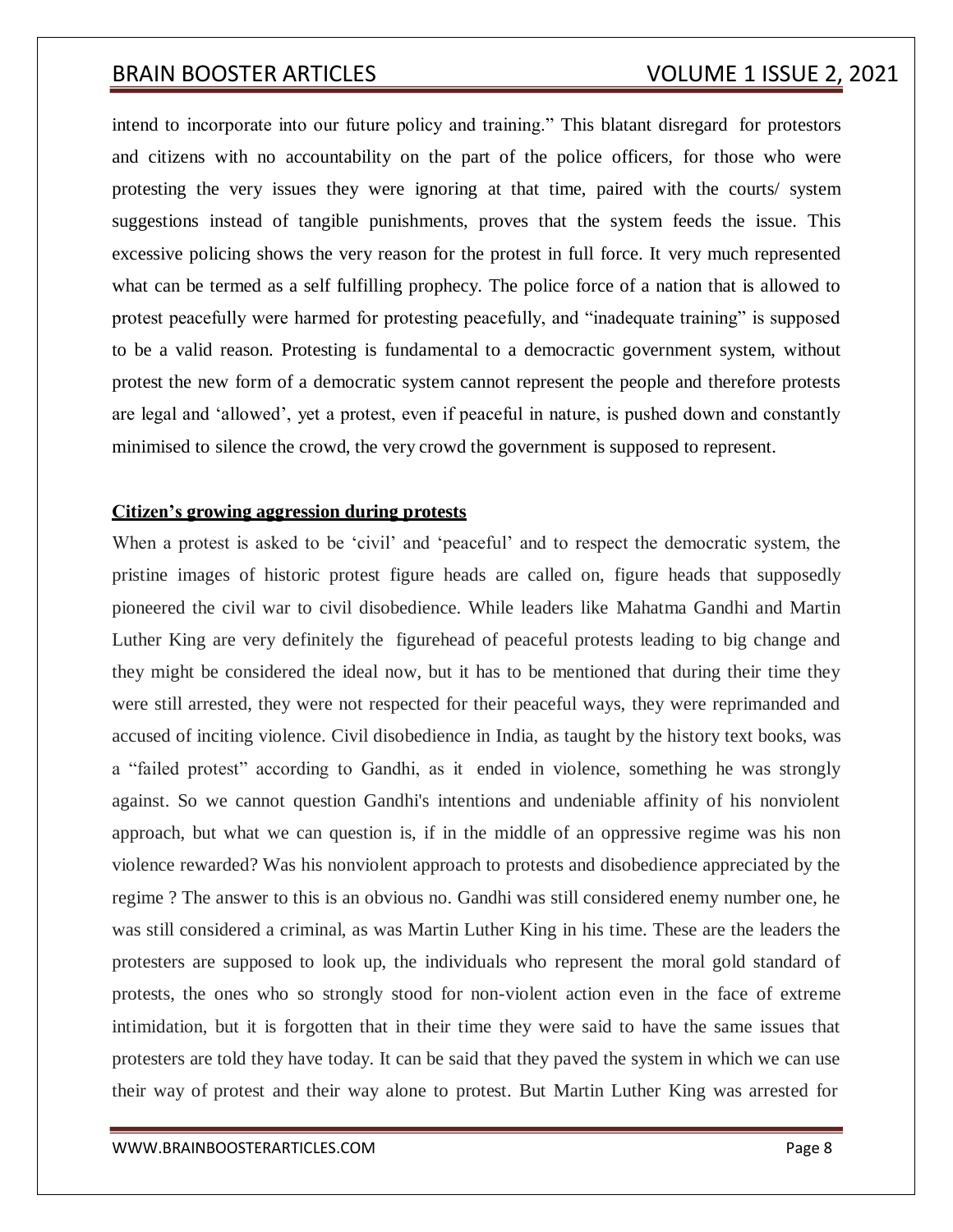leading a non permitted protests and protests without permits still end in tear gas and rubber bullets. But even peaceful protestors are being ignored and put on anti-terriorism lists, and this brings the question, if peaceful protests aren't bringing the change that they are supposed to, is the 'harsher' protest a better, more confrontational form of bringing systematic change? - these harsher protests usually imply riots.

Riots are usually insinuated in response to a flare up in what according to the protester can be deemed as a systematic mistake or failure. These protest can be on issues such as individuals who believe the democratic system has failed and therefore the US capital needs to be stormed to bring that issue to light or others who believe they need to take it to the streams and start a riots due to the systematic failures of governments to properly represent a minority, or police brutality or climate change. There doesn't need to be one set reason, riots are what appears to be a response to a radical action on the part of the government or the body that may be represented by the government, or simply a body that has a large enough social/ political impact.

Riots are deemed a 'criminality with no excuse' as described by a powerful political leader during a large-scale racial protest. Now it is very difficult to represent the ethics behind a riot, riots are in no way ethical and by law they aren't legal either. So that brings us to the question, are they necessary at all? Because, that could be the only way left to justify a riot. Riots have been deemed as an act of self-defense by rioters, as riots are said to usually only happen during times when society or a community feel deeply threatened by the very government/ system that is supposed to protect or support them. The same way nations can act in self defence when they feel attacked by external factors. Similarly, it is said that when the minority communities feel attacked, riots should count as self defence, because that is what it feels like. Riots aren't the best method of civil disobedience and they definitely aren't the civil approach to it that the system being protested may want, even though that thought goes against the very meaning of a civil disobedience movement. But it is also very important to mention that riots tend to get out of hand, putting at risk other peaceful protestors alongside the rioters, individuals who the rioters supposedly mean no harm too. And the overall political consequence of riots have to also be brought into account. Riots may bring media coverage and attention to the issues, but not the limelight a rising political movement may want. Riots aren't helpful to the very issue it is rioting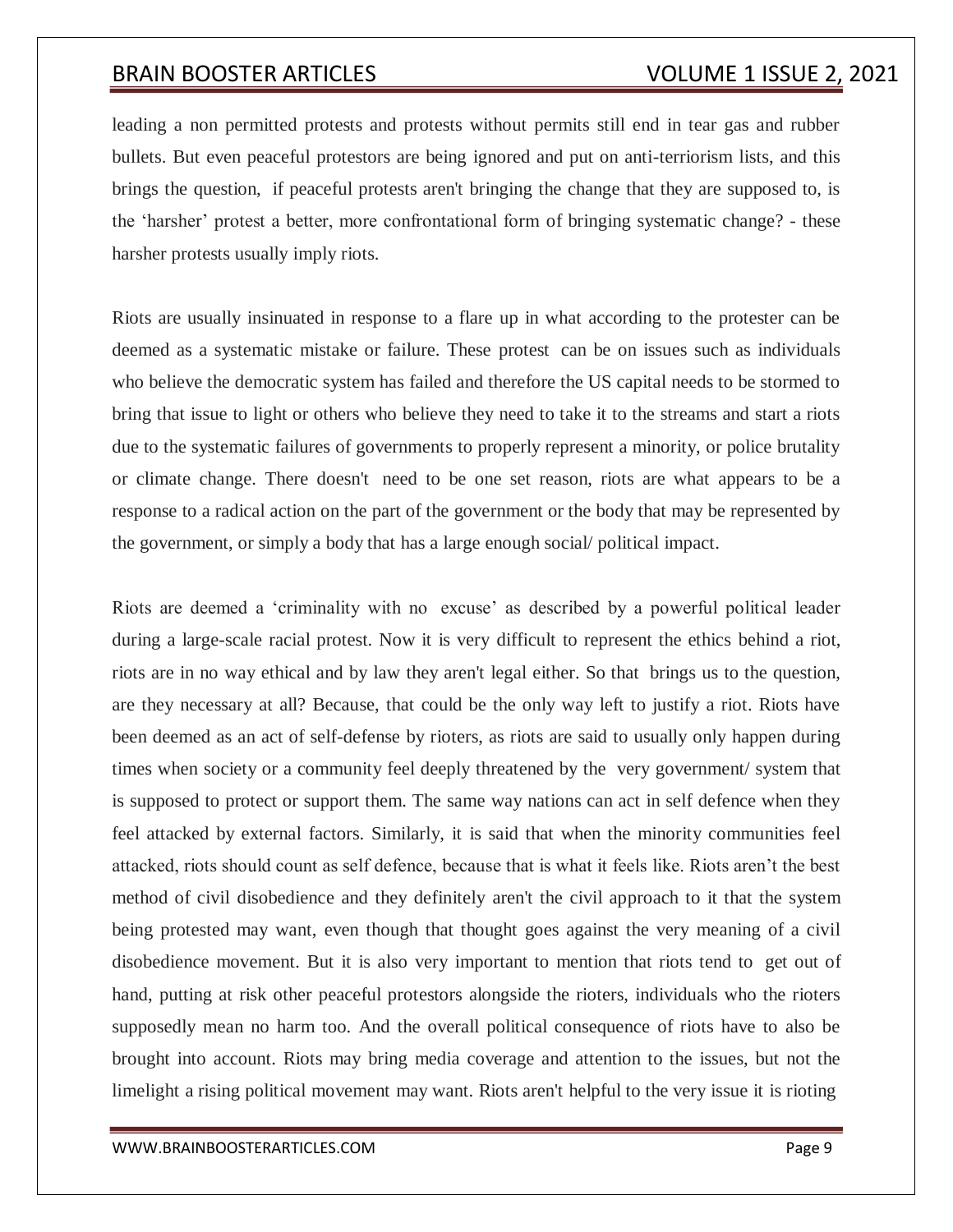against, The negative backlash to riots may harm the police force keeping the riot in check. This may lead to more oppressive powers by the government to avoid any more consequential harm. Though this attention may sometime in the long term lead to some support by the government to the communities. However, is the small amount of support worth the harm that a riot may have caused to the very issue it was supposedly protesting for? Riots are the consequence of a political system failing a community in society, usually a minority; and a few radical individuals in that community, feeling inconsequential in their own power, in a political system they constantly feel underrepresented in. Riots are not the best way to protest, but it's important to question why these riots were deemed necessary by the members of society, even in a democartic country that is supposed to represent everyone.

In conclusion, I hope this paper reiterates the importance of protests in not only bringing about the existence of a representative political governing body for nations lacking it but also to redefine what a democracy means. Democracy is defined as 'a regular multi party electoral competition' but democracy can't stand for 'of the people, by the people, for the people' while its reality is elites competing at the ballot box. For democracy to be real it has to be something the citizens participate in everyday and protesting democracy is supposed to renew the meaning of what a democracy is. The paper has covered topics such as herd behaviour - its economic reflection as well as its role in protests, cult of personality in political positions of power, the internet's new and increasing role in governments and the role censorship among it while also bringing up means of protests and the legalities and consequences of riots. I hope it has played a role as a comprehensive yet not exhaustive deep dive into protests.

## **Resources / Citations**

- 1. Abhijit V. Banerjee (1989) A Simple Model of Herd Behavior
- 2. https:[//www.youtube.com/watch?v=AzN-eV\\_Na10](http://www.youtube.com/watch?v=AzN-eV_Na10)
- 3. Samuel Isreal (Monday, January 20th, 2020) Does Internet Censorship Stifle or Spark Protest? - https://chicagopolicyreview.org/2020/01/20/does-internet-censorship-stifle-orspark-protest/
- 4. Contemporary World Politics (1 January 2017) Chapter 2 Class 12 CBSE book -